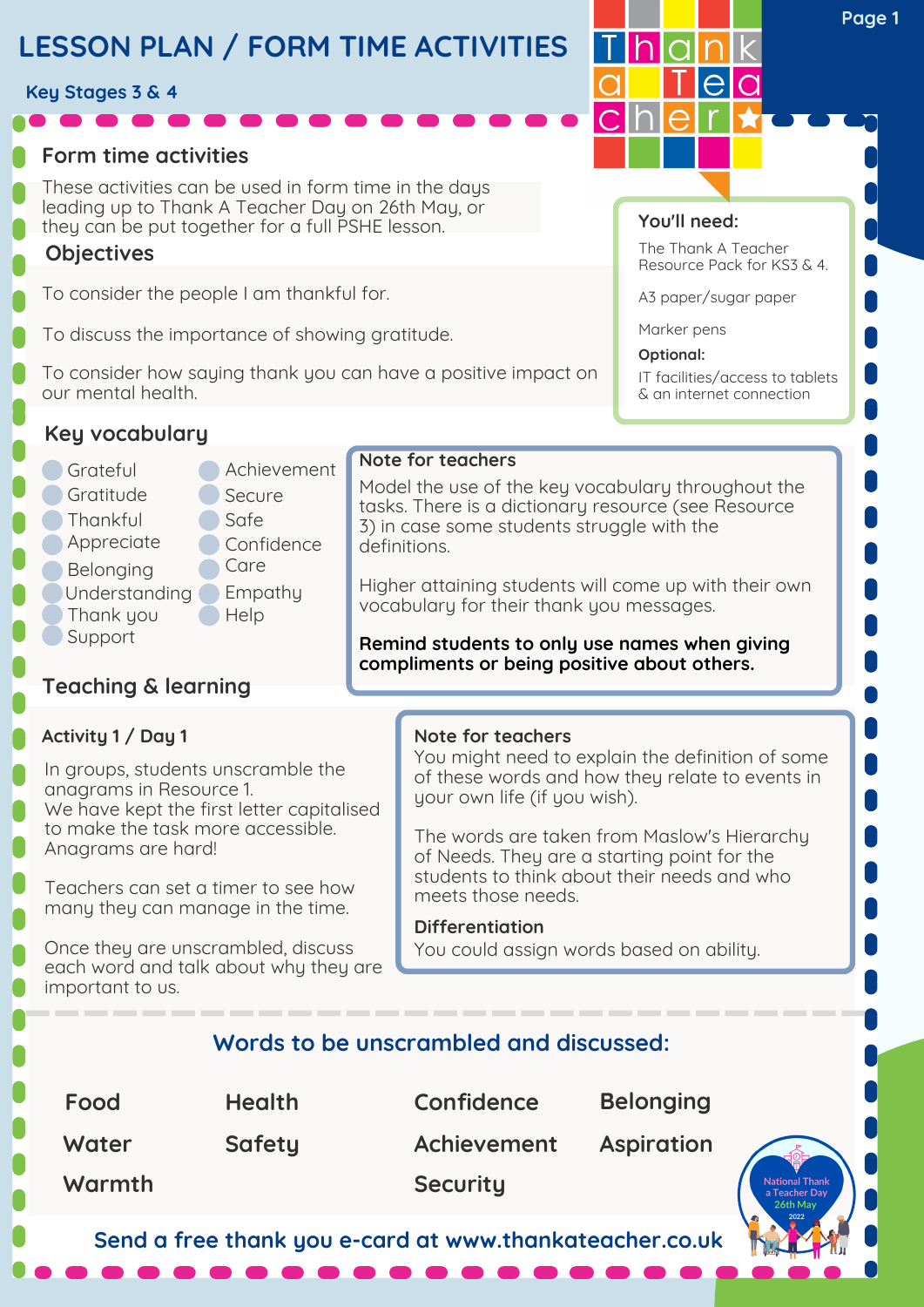# **LESSON PLAN / FORM TIME ACTIVITIES**

**Key Stages 3 & 4**

# **Teaching & learning**

## **Activity 2 / Day 2**

Who can we say thank you to?

Divide students into groups and give them a large piece of paper and a marker pen. Give each group a word from Activity 1. These could be differentiated depending on attainment level.

**Page 2**

Each group has to come up with a spider diagram for their word. They should jot down all the people within the school they can think of to thank based on their word.

Model the spider diagram first using one of the words.

For example, for the word 'food' we could thank:

- **Office staff** for organising deliveries and payments
- **Catering staff** for making sure food is ready on time and that you have enough to eat
- **Teaching assistants** and other support staff who supervise and help us as we eat **Teachers** on lunch duty who also supervise and help us
- **Caretaker** for fixing broken furniture and making sure the surroundings are safe and pleasant while we eat
- **Headteacher** for choosing healthy and tasty menus for us
- **Cleaning staff** for making sure we eat in a clean and hygienic environment
- **Extension:** If a group finishes their spider diagram very quickly, they can choose another word from Activity 1 and do a second spider diagram.

Discuss what the students have come up with and how sometimes it's easy to forget what people do for us.

# **Activity 3 / Day 3**

Why is it important to say thank you?

In Resource 2, you'll find a number of scenario cards. The activity is designed to help students consider empathy and how showing gratitude affects both their own, and others' feelings and have a positive impact on theirs and others' mental health.

Students should be given a scenario card to discuss. Or, you could choose to use this as a drama task and students can act out their scenario.

Discuss each scenario and how it makes us feel when someone says thank you, and when they don't. Discuss how it might make others feel when we don't say thank you to them.

- Their feelings might be hurt
- They might think you're rude
- They might not enjoy their job anymore
- They might feel nobody cares about any of the things they do
- They might decide not to help people again

**Send a free thank you e-card at www.thankateacher.co.uk**